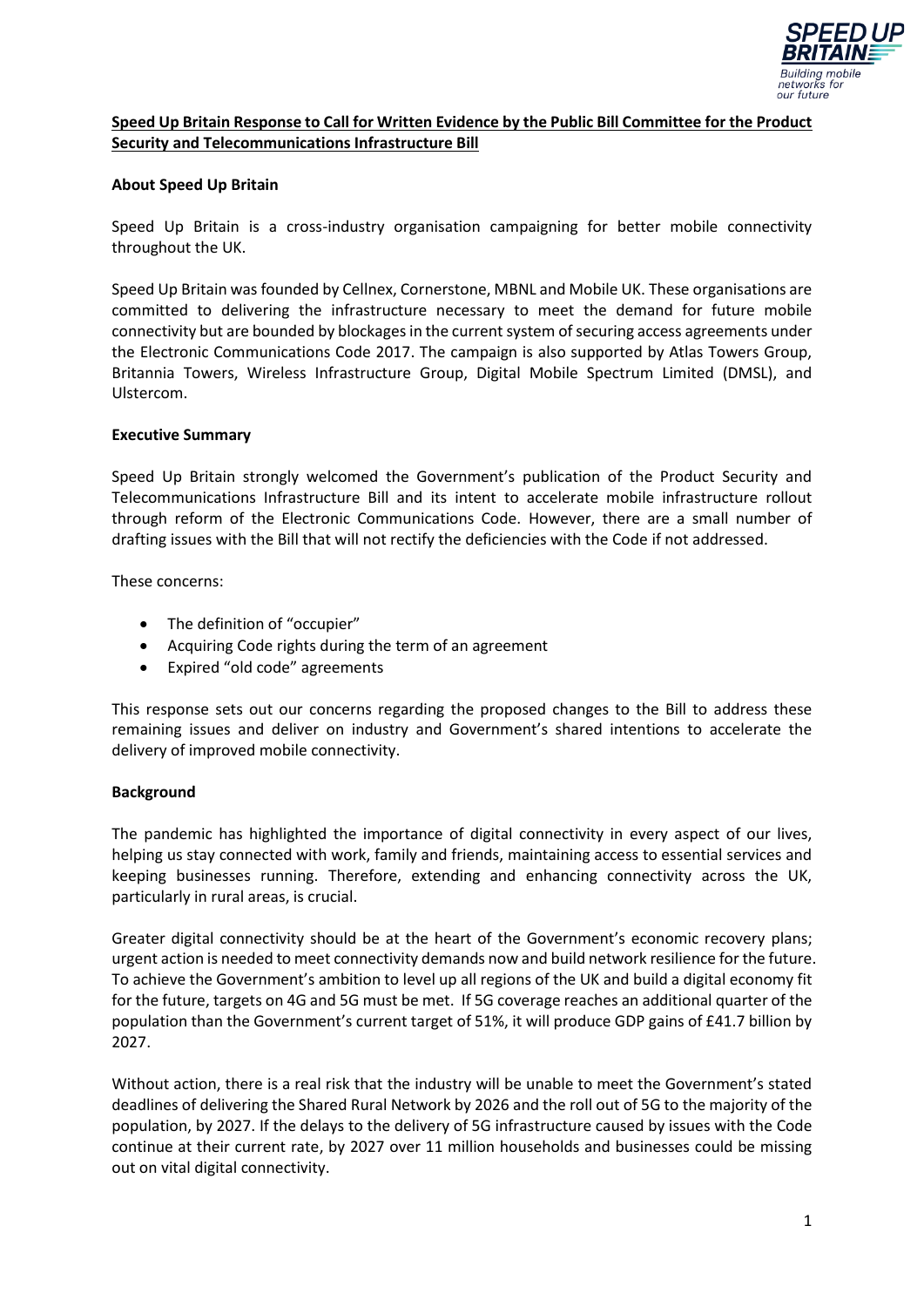

The Electronic Communications Code regulates the relationship between mobile infrastructure providers and providers of sites that host the equipment needed for the mobile networks we all use. When the Code was introduced in December 2017, one objective was to create the right balance between the public need for digital communications, the considerable investment requirements of operators and landowner rights. This meant bringing rental valuations more closely aligned to the utilities such as water, electricity and gas. Since 2017, operators have completed hundreds of amicable new arrangements across the UK, at fair rental levels, helping accelerate the Government's efforts in achieving its connectivity goals.

However, progress in many cases is being stalled by lengthy legal negotiations leading to significant delays to vital upgrades of existing telecom sites. This is slowing down the UK to build better mobile networks.

As such, the Code is not working as intended. This presents a significant threat to the Government's digital strategy that is intended to bring huge economic benefits to the country.

It is against this backdrop that Speed Up Britain has been campaigning for targeted reform of the Code to accelerate the deployment of next generation digital connectivity.

We also wish to use this response to provide clarity and facts on some of the issues surrounding the debate on Code reform, notably: rental valuations, consensual agreements, and the purpose of reform.

While media reports have led with claims of 90% rent reductions following the introduction of the Code in 2017, the average rental reduction since the Code was introduced has in fact been 63%. The Code was introduced because exorbitant rents had made building and upgrading mobile networks uneconomic not least because Operators under existing restrictive agreements were often being held to ransom by Landlords and their agents keen to exploit their unequal bargaining position. Rents had to be brought down and Operators rights enhanced to enable the industry to rollout mobile networks to the greatest number of people as soon and as economically as possible.

Similarly, while a small sample of displeased landlords have received media attention, the majority of agreements have been renewed consensually. Since December 2017, nearly 900 agreements have been renewed. 83.5% of these were completed on a consensual basis, without any legal proceedings being issued. 16% were completed after proceedings were initiated, but settled before a full tribunal was heard. Just 0.5% of renewal agreements have resulted from a court-imposed agreement following a full trial. Whilst the renewal agreements have not progressed as fast as the industry would like, or the UK needs, these consensual agreements at fair rental levels have helped accelerate the Government's efforts to achieve its ambitious connectivity goals, running counter to the misconception that valuation prevents agreements from being reached.

Accelerated mobile connectivity is vital to our economic and society's future and this underpins the case for reform. Revisiting the valuation issue may be in the interest of a relatively small number of landowners, but it is not in the interests of the UK economy or constituents who want improved mobile connectivity which requires massive investment from the MNOs at a time when they are already investing heavily in new technology and the Shared Rural network (£500m being contributed by the industry and £500m by UK Gov). The benefit of Code agreements is not the rental value conferred on landowners, but the improved connectivity for the communities, which benefit from new or upgraded mobile infrastructure.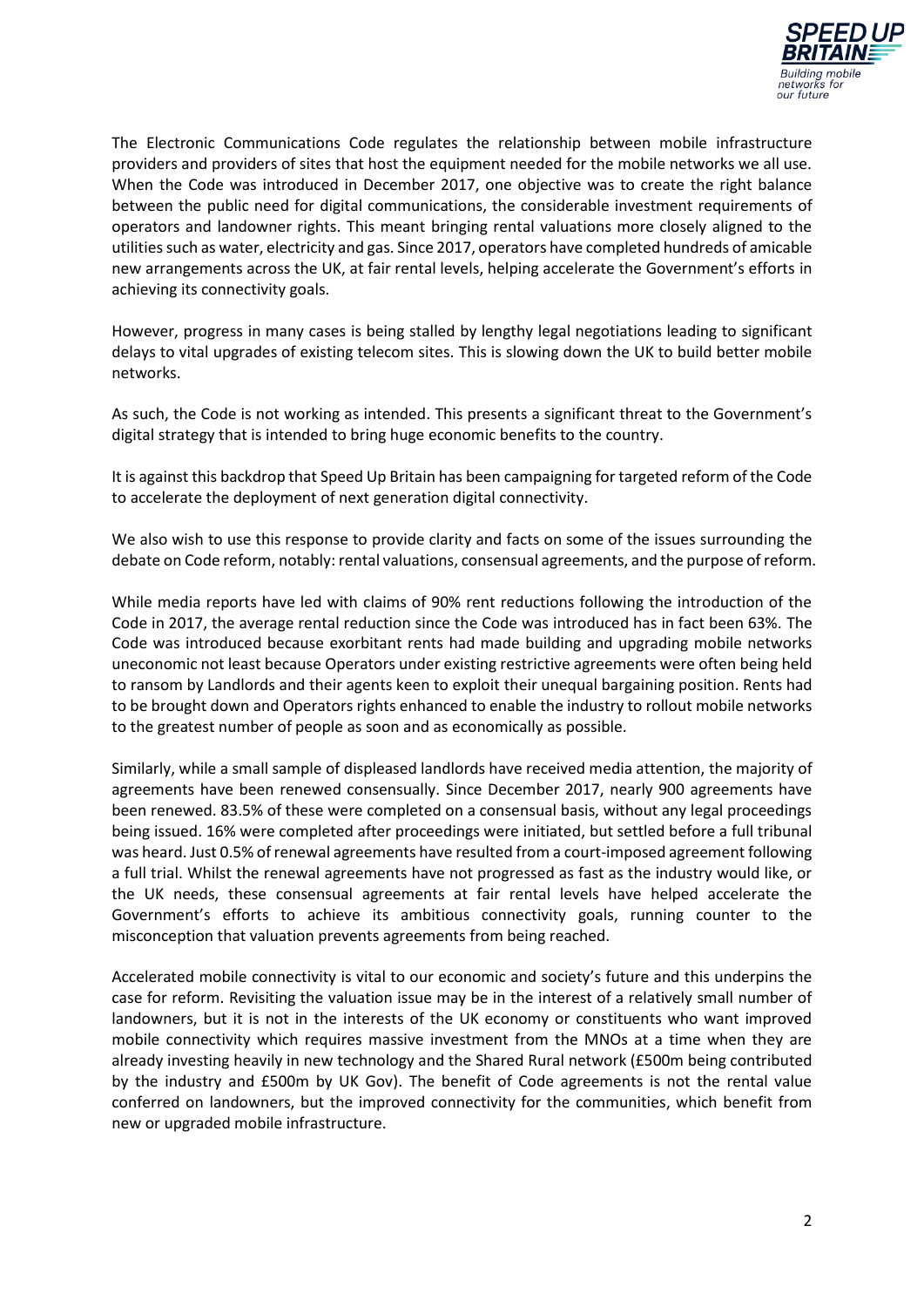

### **Product Security and Telecommunications Infrastructure (PSTI) Bill**

We welcomed the Government's decision to consult on potential changes to the Code last year and the subsequent publication of the Product Security and Telecommunications Infrastructure (PSTI) Bill.

There is much within the Government's response to the consultation on potential Code reform and the PSTI Bill to welcome, notably:

- The introduction of interim arrangements for renewal negotiations is a positive step towards removing some of the disincentives for landowners and their agents to conclude agreements.
- We are pleased that the Government has on the whole recognised the contradictions that exist within the legislative framework and committed to introducing changes to the Landlord and Tenant Act 1954 and the Business Tenancies Order (Northern Ireland) 1996.
- We support the Government's plan to introduce a procedure that addresses the issue of unresponsive landowners or occupiers of land.
- We welcome Government's commitment to resolving the problems currently arising out of the definition of occupier, which has the potential to resolve two fundamental issues for operators:
	- $\circ$  seeking a new agreement over land that is occupied pursuant to an expired "old code" agreement; and
	- $\circ$  seeking additional Code rights during the term of an agreement to enable upgrades to take place.

However, there are some drafting issues in the Bill which, if not addressed, will mean the Bill will fail to remedy the deficiencies in the current legislation and, therefore, not deliver the changes which the Government has confirmed it is seeking to address as set out in its response. Unless corrected, this will continue to impact the ability of the mobile industry to roll out infrastructure at the pace required to meet the Government's connectivity targets and deliver on its ambition of world-leading mobile connectivity.

# **Our concerns:**

- The definition of "occupier"
- Acquiring Code rights during the term of an agreement
- Expired "old code" agreements

It is essential that these outstanding concerns are addressed to ensure the Code, in practice, can match the clear and welcome policy intent set out by the Government in its response to the consultation, the Bill itself, and the associated explanatory notes. These remaining issues, and our proposed solutions, are set out in detail below.

# **1. The definition of "occupier"**

Section 57 of the Bill proposes that the definition of "occupier" should be amended, by the insertion of paragraph 105(6A) and (6B), to expand the definition to include 'land which is exclusively occupied by *an operator (or operators) exercising code rights in relation to the land*' (emphasis added).

This proposed amendment would not resolve the problem highlighted at 3.56 of *Access to land: consultation on changes to the Electronic Communications Code – Government Response* ("the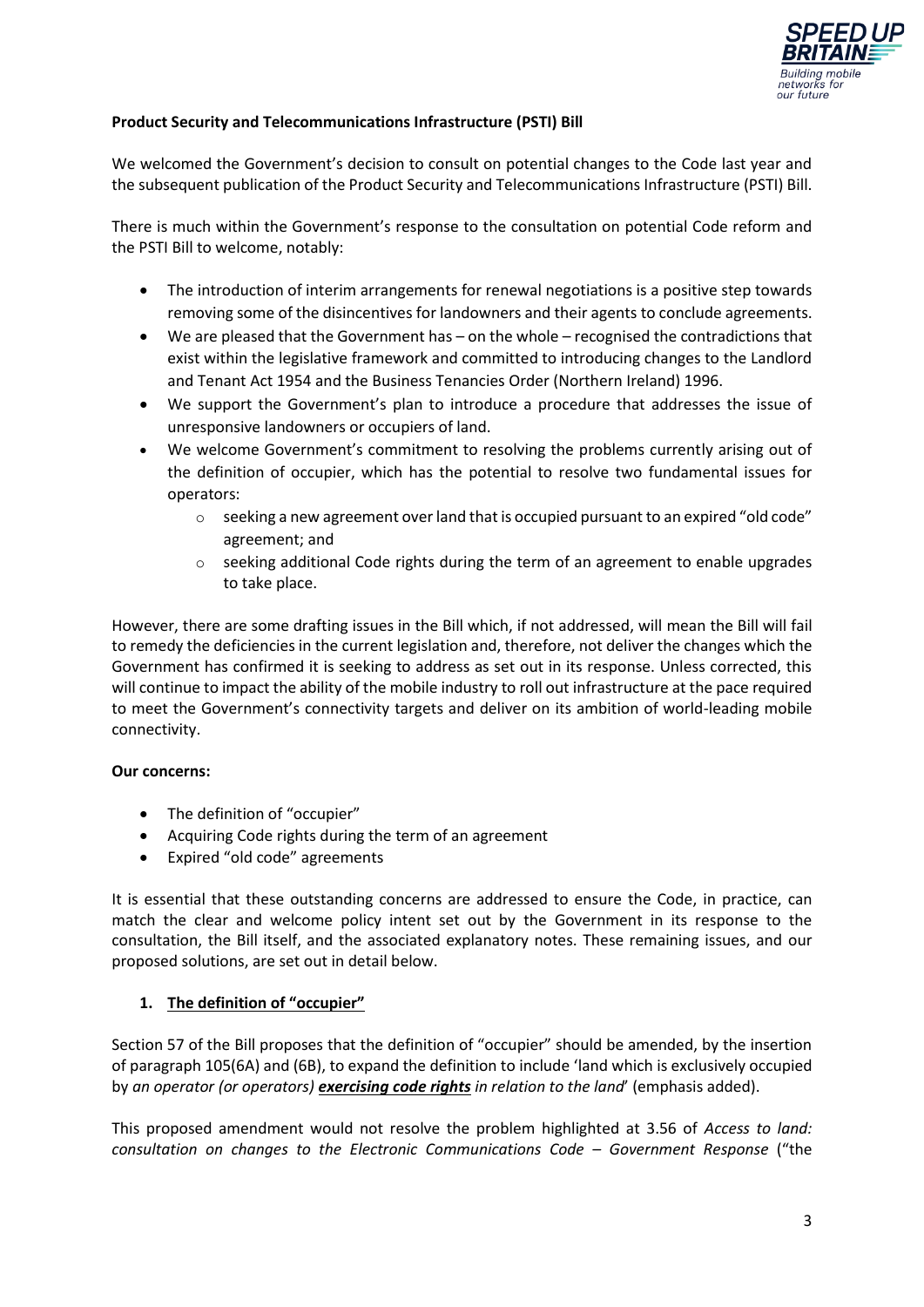

Response"), or as set out at page 11 (particularly paragraph 55) of Speed Up Britain's response to the consultation.

- "Code right" is a defined term within the Code. It is limited to those activities as are listed within paragraph 3 and exercised for the statutory purpose described at paragraph 4;
- The definition at paragraph 3 does not incorporate rights exercised pursuant to the "old code";
- Code rights for the purposes of the Code are not applied retrospectively to agreements that expired prior to the commencement of the Code in December 2017;
- Judicial decisions have determined that operators in occupation of land following the expiry of an "old code" (not subsisting) agreement do not have and therefore cannot exercise code rights, and as a result
- Operators occupying land subsequent to an expired "old code" (not subsisting) agreement would not come within the definition of occupier as proposed by paragraph 105(6A). In consequence, they would remain unable to use the Code to acquire code rights or renew expired agreements, unless paragraph 105(6A) were revised.
- The use of the word 'exclusively' would invite debate as to whether the Operator is or is not in exclusive occupation of the land in order to fall within the exemption

**We urge the Bill Committee to reconsider the wording of the proposed paragraph 105(6A), so that it is not limited only to operators that exercise code rights in relation to the land which they occupy exclusively, but also to operators that occupy the land pursuant to an "old code" agreement that expired prior to the commencement of the Code, for the statutory purpose as defined at paragraph 4.**

### **2. Acquiring Code rights during the term of an agreement**

It is critical to the rollout of 5G technologies and operators' abilities to satisfy evolving consumer demand that operators are able to use paragraph 20 of the Code to acquire necessary additional rights over land during the term of an existing agreement. 5G rollout is likely to be impacted by in-term agreements, which often require additional rights to be secured to facilitate that rollout.

DCMS endorsed this stance in the Explanatory Notes to the proposed reforms as published on 24 November 2021, in relation to the definition of occupier within the Code:

*"This clause … [addresses] situations where the only occupier(s) of land is or are one or more operators who have Code rights in relation to that land but need to secure new or additional Code rights. In these circumstances, the person who will be able to confer the Code rights sought will be, in effect, whoever would be treated as the occupier of the land were it not for the operator's presence on it." (at 233, emphasis added)*

**We understand that, by amending the definition of occupier, operators will be able to use paragraph 20 to seek an additional agreement, where necessary, to secure further rights to those already enjoyed. This poses no prejudice to site providers because:** 

- it does not require the modification or renegotiation of existing agreements, but rather a wholly separate additional agreement; and
- they would be entitled to an additional award of compensation and consideration for the conferral of an additional agreement.

**We are however concerned that this function of paragraph 20 might be undermined by comments in the Government's response to the consultation:**